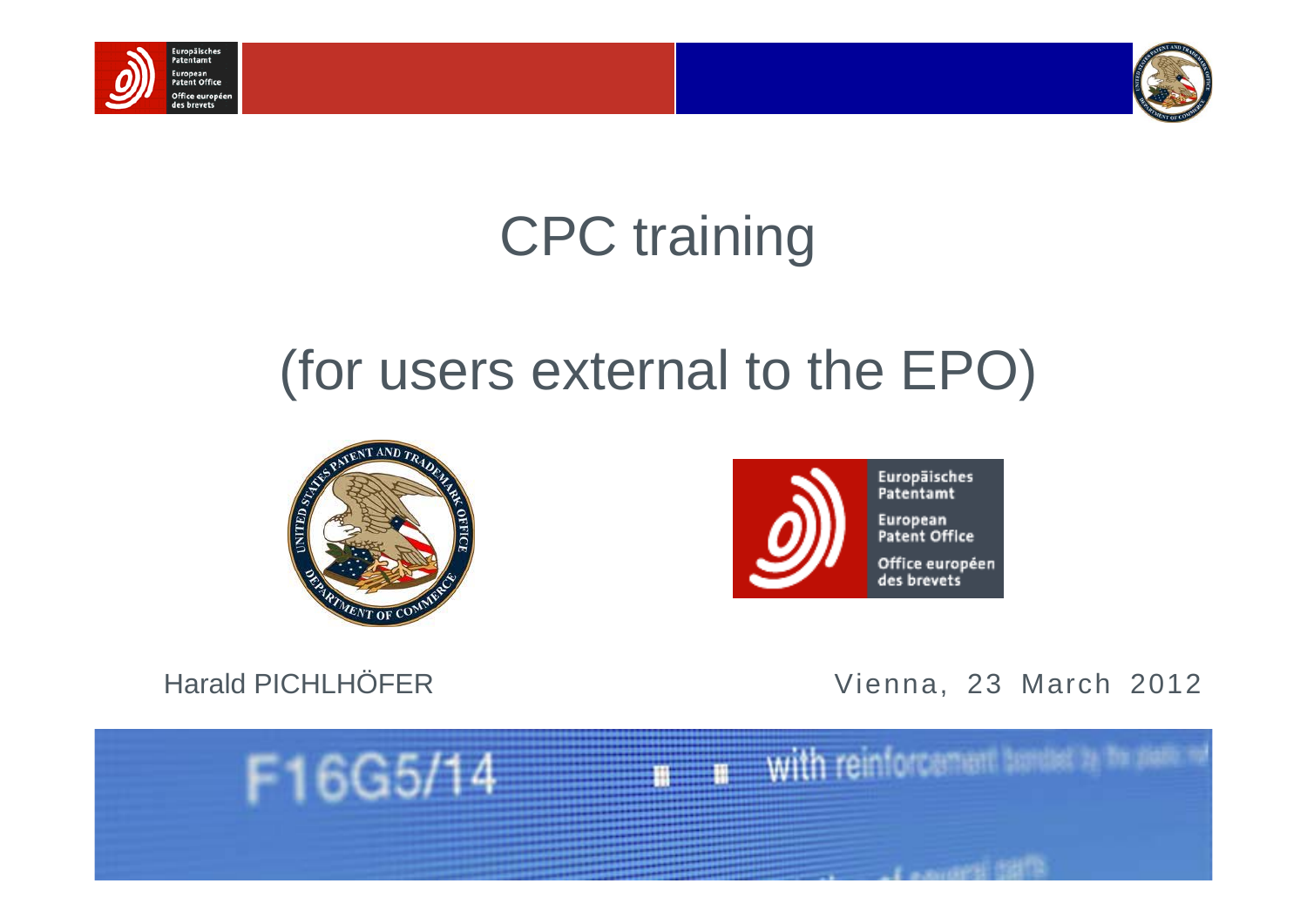



#### **Outline**

**Roles and responsibilities**

**What kind of training will be provided and how**

**When will it become available**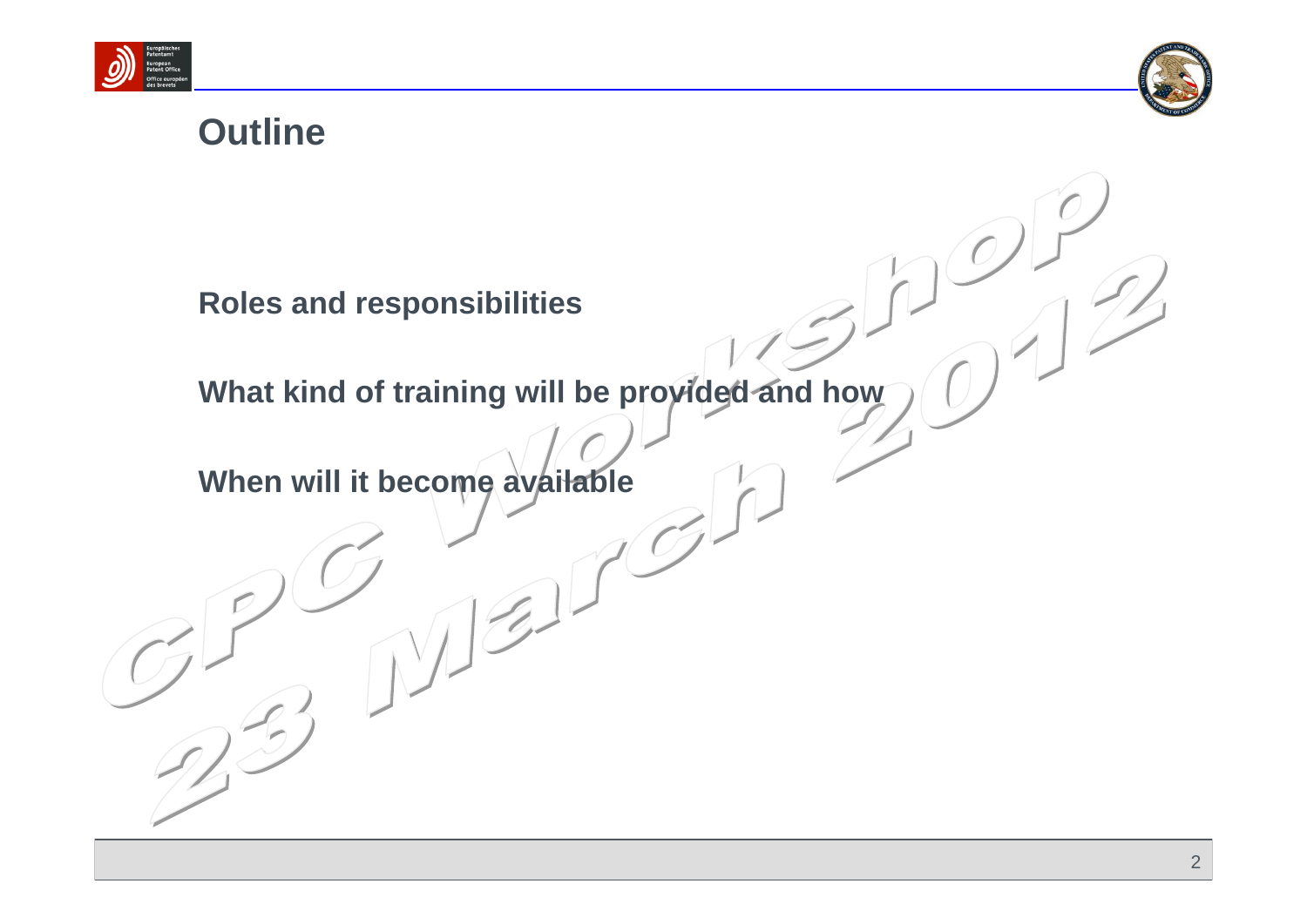



#### **European Patent Academy**

#### **Mission**

Promoting and supporting education and training in patent-related Intellectual Property (IP)

#### **Approach**

■

■

■ ensure overall co-ordination of the external education and training activities of the European Patent Office

building on partnerships with other organisations/institutions

 complement existing training initiatives according to the principles of complementarity and subsidiarity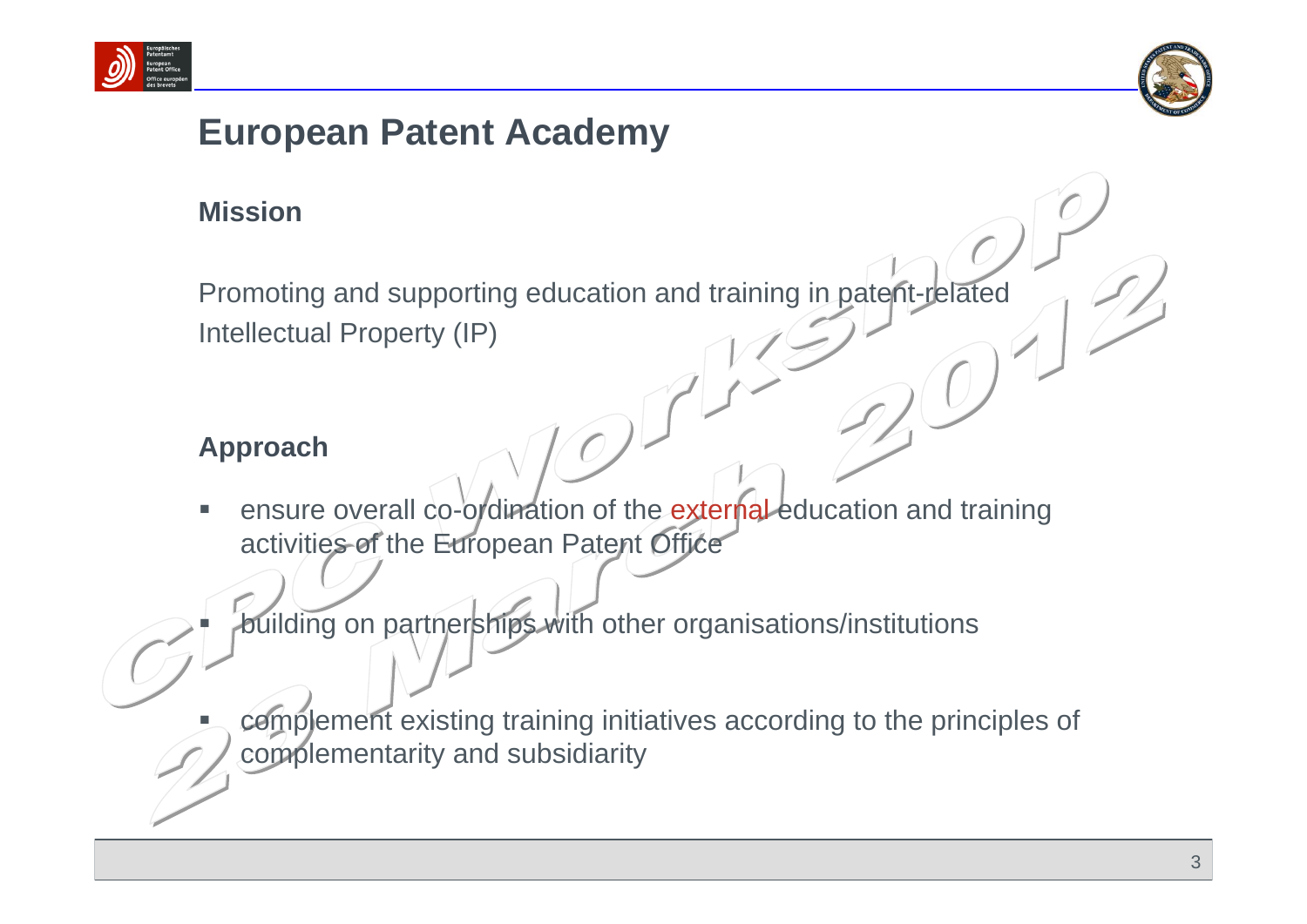



#### **Future CPC users to receive training**

#### **US:**  Colleagues at USPTO

(plus external contractor performing pre-classification work)

#### **EPC contracting states:**

•Patent searchers using ECL

•Classifiers

National offices of the **EPC** contracting states for *own applications* for the *reclassification purposes*

(NB: Colleagues at EPO trained by the EPO internal training department, L&D)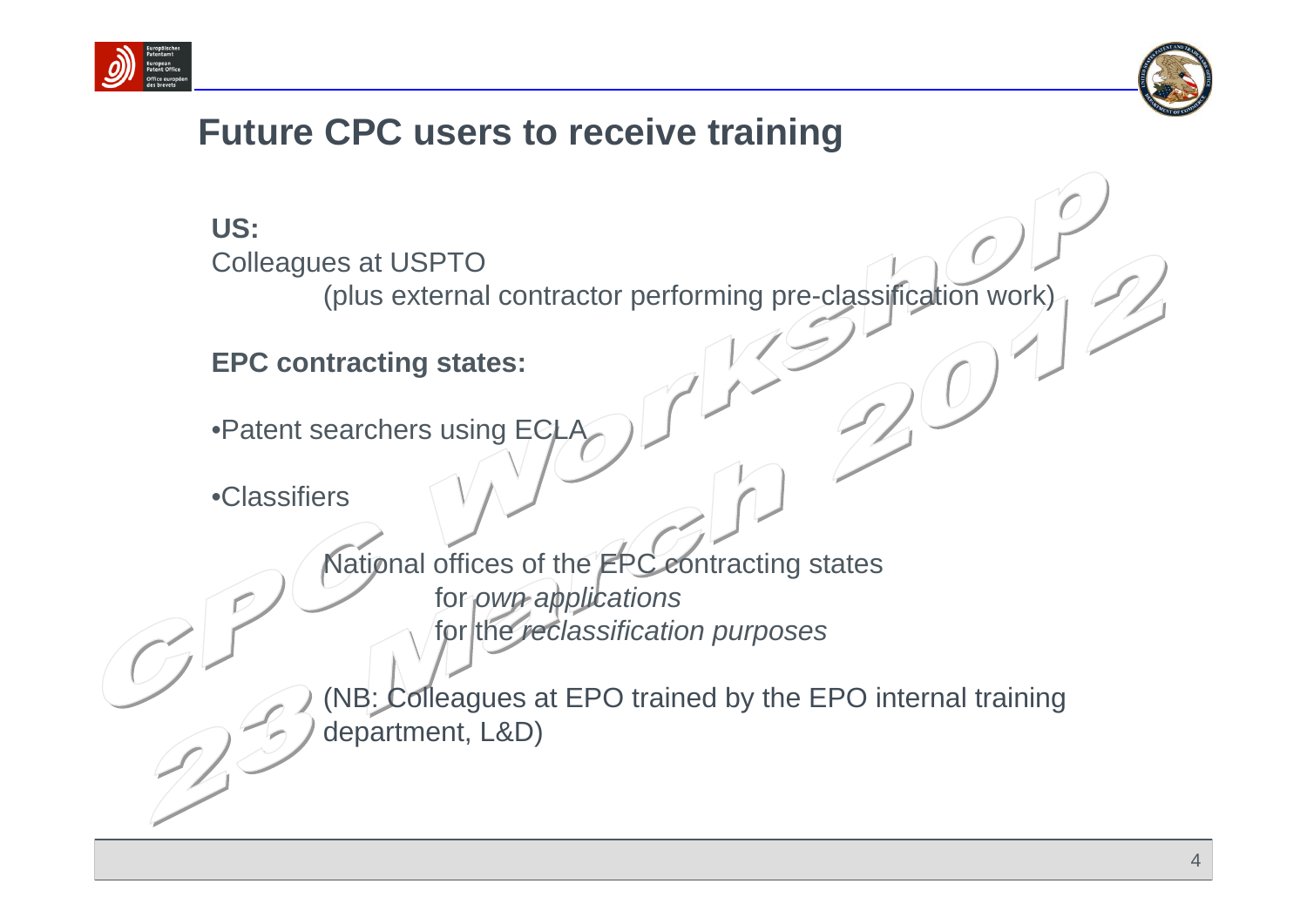



### **Joint development of CPC training for USPTO**

Preparation is key

Differing starting points:

IPC/ECLA practice at EPO USPC practice at USPTO

Since October 2011, the Academy takes part in the Bilateral Team on Quality Assurance and Training that holds regular sessions (almost weekly)

One of the goals: jointly develop training concept, syllabus, and implementation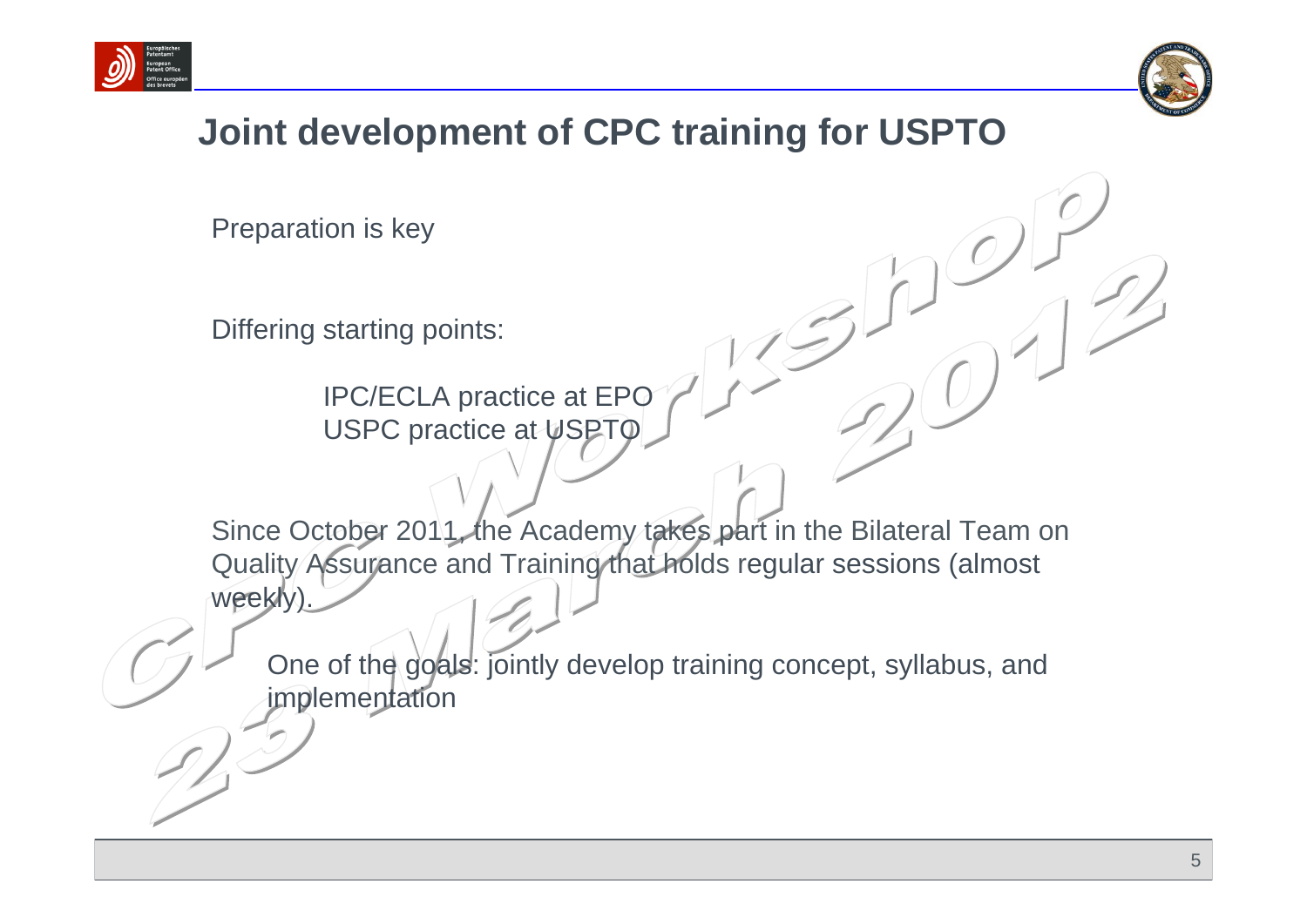



### **Instructional design - requirements**

Training on CPC must:

- cover different needs at different points in time
- fit into users' expectations and learning habits
- offer sufficient flexibility to integrate upcoming new topics
- ensure achievement of learning objectives

be provided to large no. of people, must therefore take into account a cascading approach (e.g. train the trainer)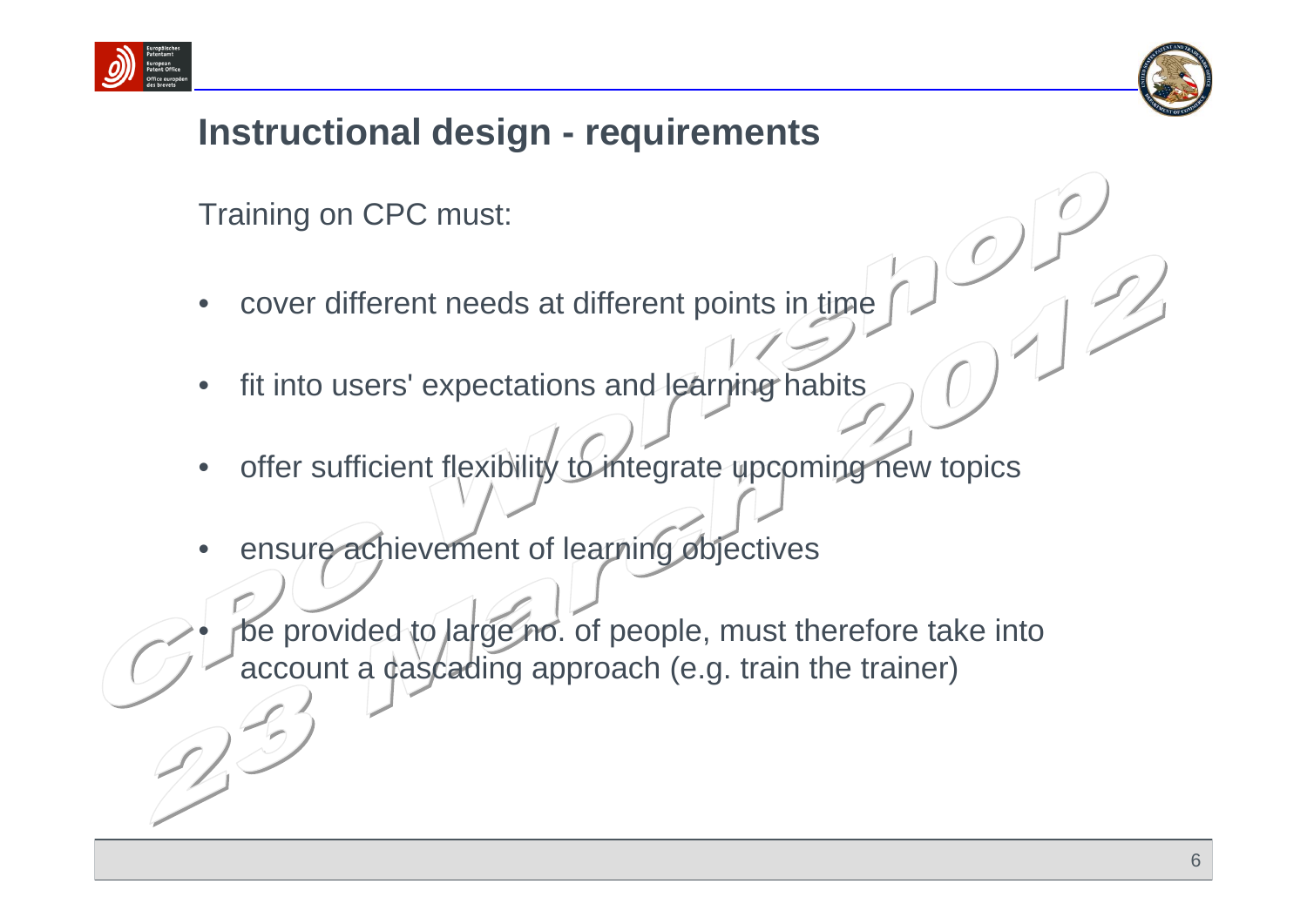



#### **Instructional design - solutions**

Training on CPC for USPTO will be:

- Distance Learning (e-learning accompanied by Virtual Classroom sessions)
- modularised (4 blocks comprising 3-6 modules each)
- provided by means of specific courseware design (measuring learning progress)

following a "train the trainers" approach - distinguishing between course design for future trainers and users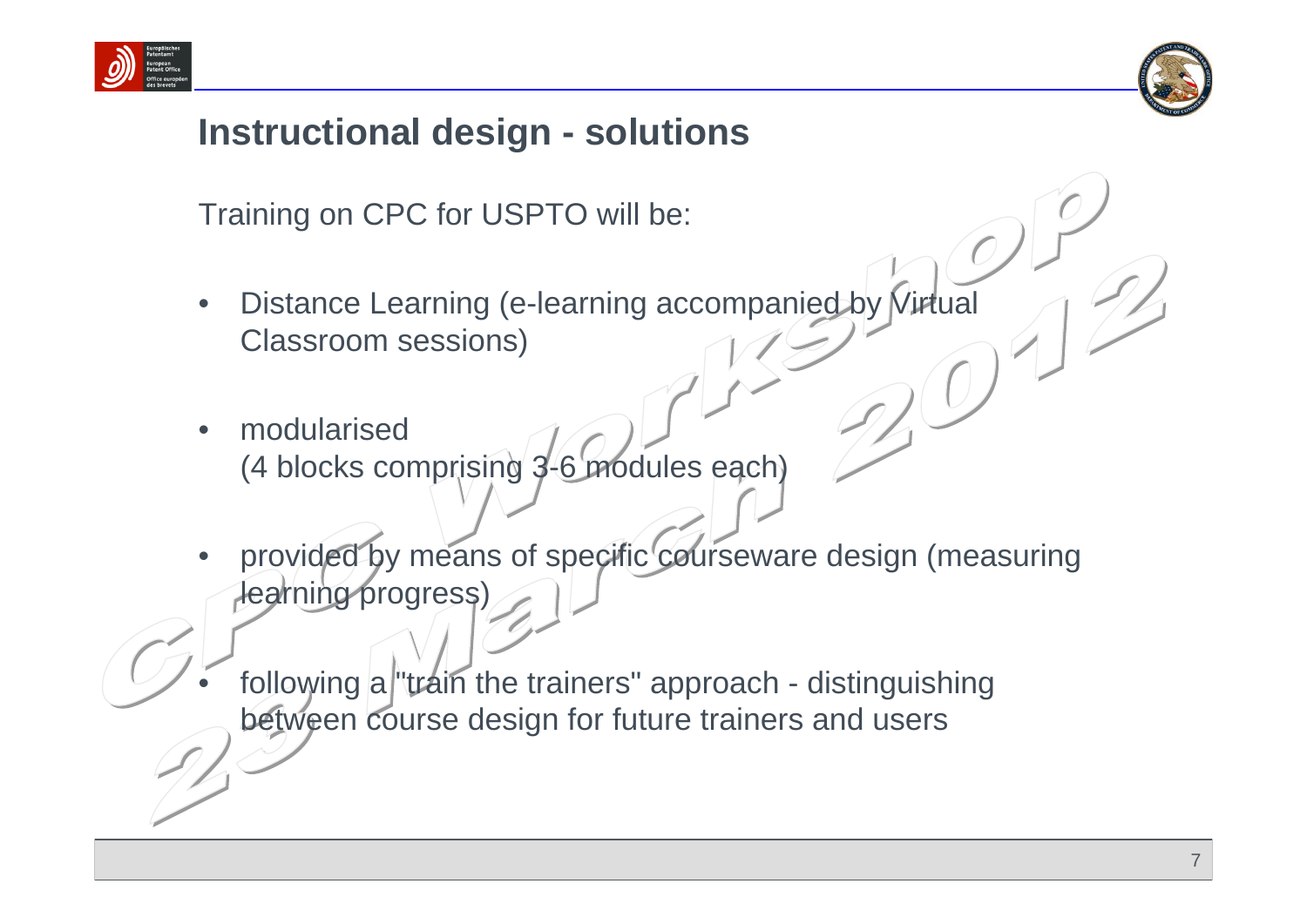



#### **Didactic approach**

In this case, each of the main parts corresponds to a didactical function/stage, i.e. a specific intention according to which specific training activities (no matter whether on-line or on-site) is been carried out:

| <b>Preparation</b><br>Generate Awareness/                                                   | <b>Contextualisation</b><br>Connection to<br>participants' experience)    |  |
|---------------------------------------------------------------------------------------------|---------------------------------------------------------------------------|--|
|                                                                                             |                                                                           |  |
| <b>Acquisition</b><br>Assimilation and cross-linking<br>of concepts, use of cognitive tools | <b>Content</b><br>(generic, but referred to<br>in contextualisation part) |  |
|                                                                                             |                                                                           |  |
| <b>Consolidation</b><br>Self-assessment<br>and recapitulation                               | <b>Practical exercises</b><br>(referring to initial<br>contextualisation) |  |
|                                                                                             | readiness                                                                 |  |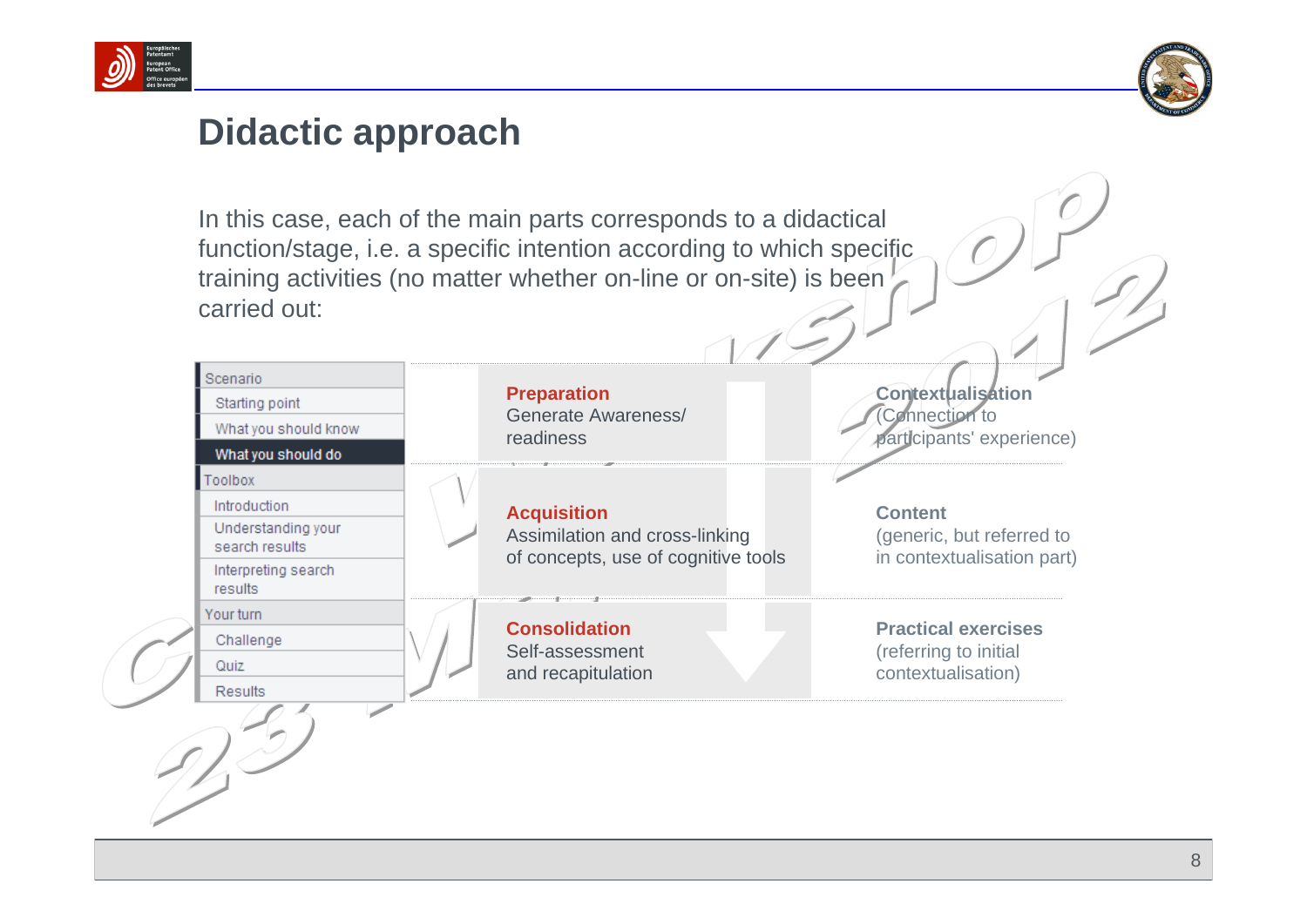



#### **Content organisation**

Typically, content is organised in a pyramidal structure.

**in terms of depth**

#### **Key concepts**

(One phrase, one figure, one screen)

#### **Second-level information**

(complementary information chunks available on demand)

#### **Deepening**

(extensive contents, specifically dedicated to one theme)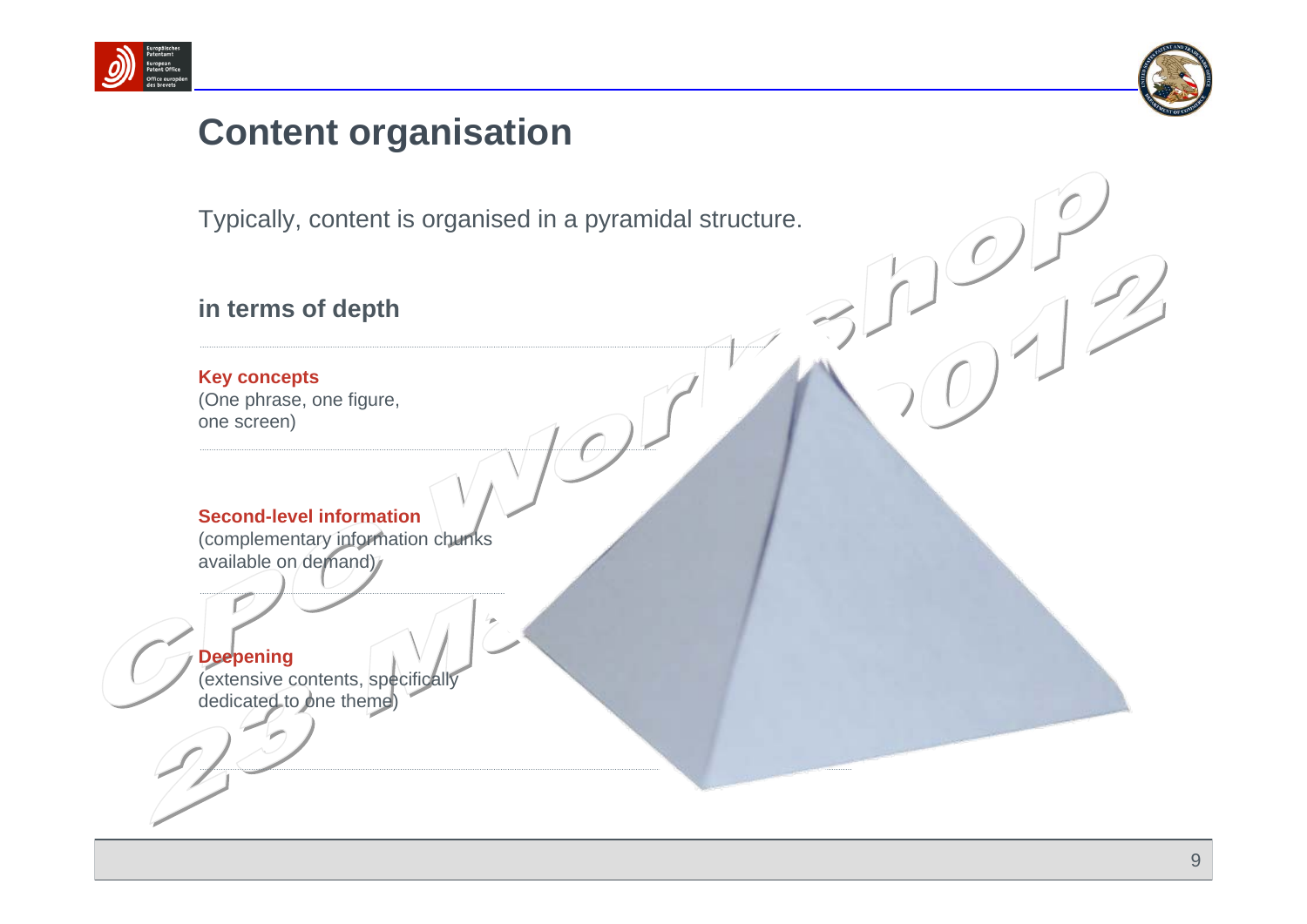



## **Syllabus**

- **CPC structure**: hierarchy; syntax; annotations; rules of classification
- **Complete classification**: disclosure and classification; invention information vs. additional information; product vs. process; function vs. application; combination of subject matter of different nature
- **Practical matters and tools**: IPC compliance and additional information; the right class?
- **Tools for consultation**
- **Introduction to CPC Definitions**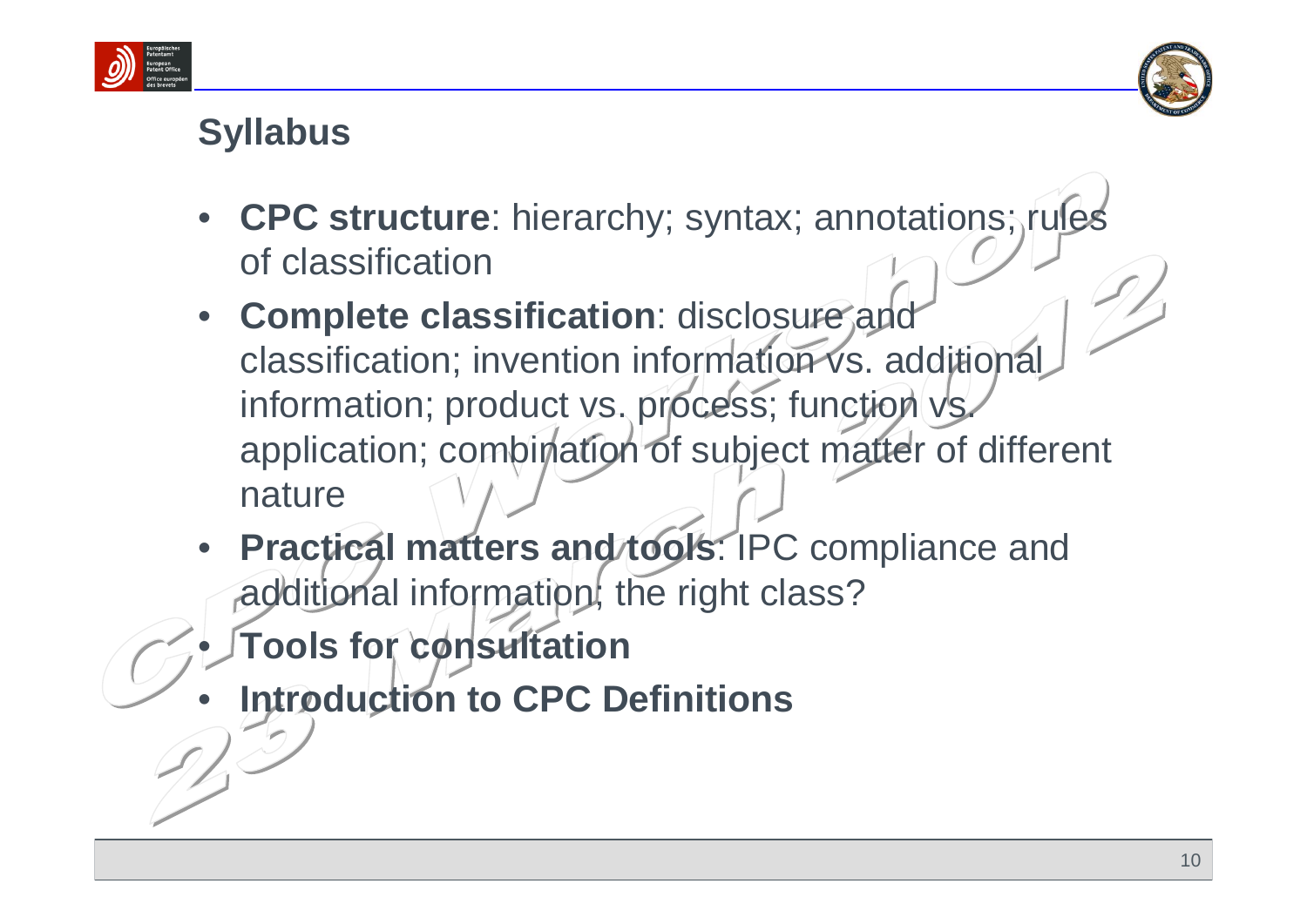



### **CPC Training pilot (2012)**

- Training pilot together with USPTO is currently being prepared: ~ 100 external contractors (pre-classification of A documents) and ~ 150 future trainers (the latter will also be trained on the use of the material developed)
- Hosted on the Academy's Learning Management System
- USPTO trainers will gain experience and can fine-tune the material for the final roll-out at their office

Field specific training on CPC Definitions will complement the general introductory training

**Training material for later re-use**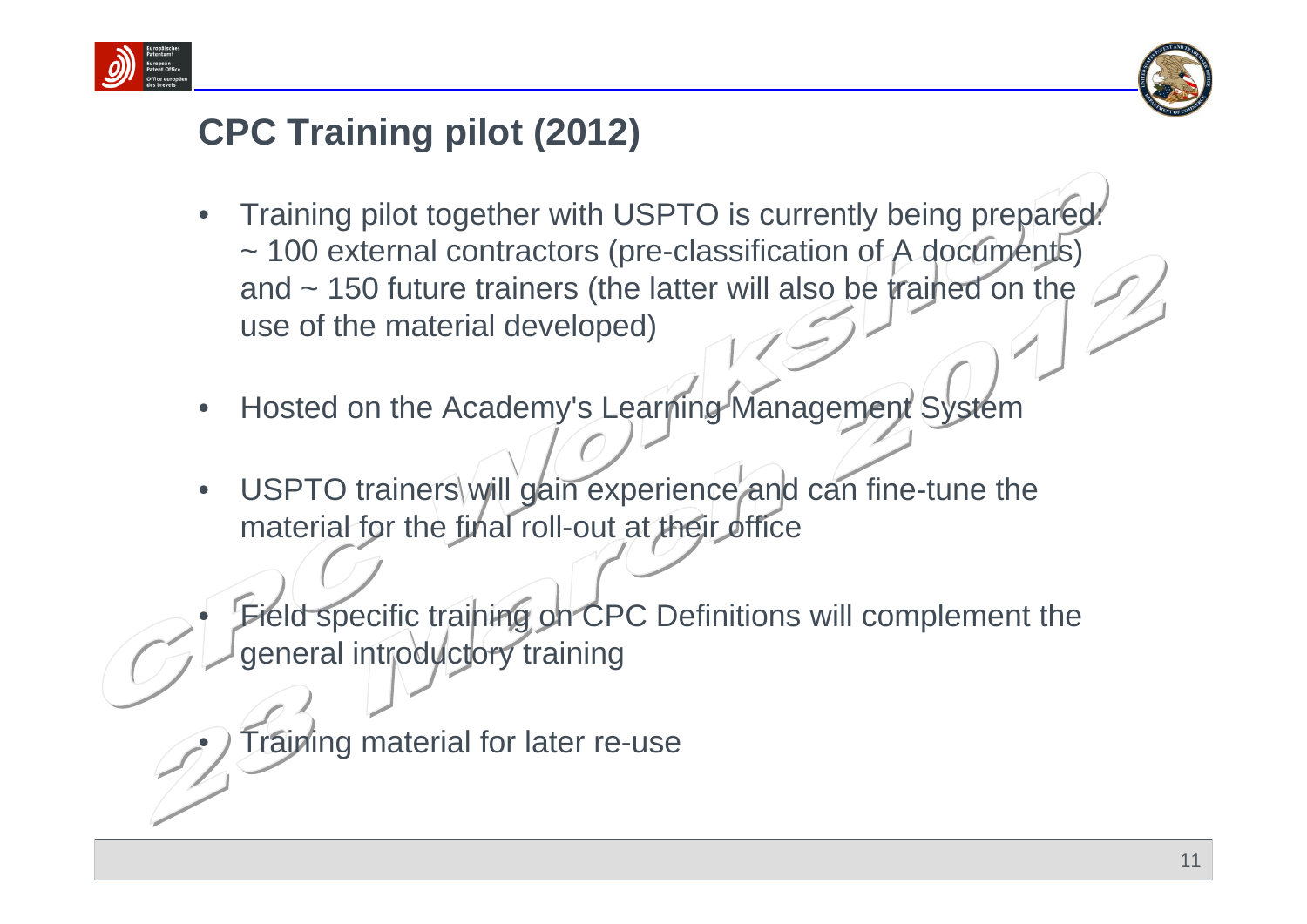



### **Training products**

In the course of the training pilot, the following will be tested:

- e-learning modules
- reference material

This material may be used and adapted for further practical training of as well as awareness creation among European users after CPC launch.

The Academy is planning to organise (in 2013):

- a comprehensive distance learning course on CPC for searchers/classifiers
- dedicated workshops for classifiers (including CPC Definitions)
- e-learning modules explaining the impact of CPC on EPO tools, e.g. EPOQUE.Net, Espacenet, GPI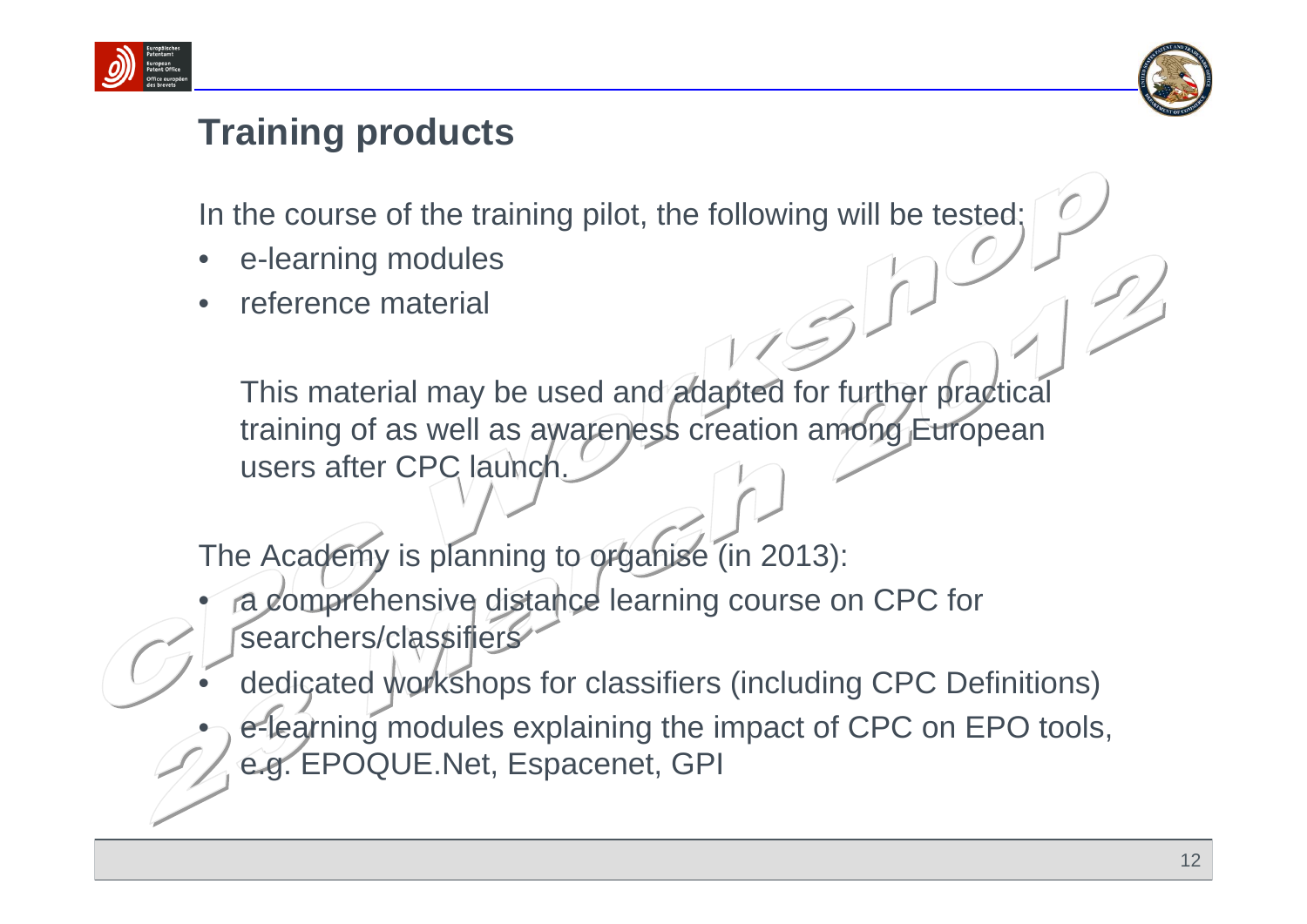



### **Training products time-line**

| <b>Product</b>                                                        | <b>Production</b>                | <b>Roll-out</b> | <b>Target group</b>                                             |
|-----------------------------------------------------------------------|----------------------------------|-----------------|-----------------------------------------------------------------|
| training pilot US                                                     | Q1/Q2 2012                       | Q3 2012         | <b>USPTO</b> and<br>contractors                                 |
| <b>Field specific</b><br>training USPTO                               | Q2-Q3 2012                       | Q4 2012         | USPTO and<br>contractors                                        |
| e-learning module<br><b>CPC</b>                                       | Q3 2012/                         | Q1 2013         | <b>General public</b>                                           |
| DL course on CPC                                                      | Q4 2012 - Q1 2013 Q2 2013        |                 | <b>EPC</b> contracting<br>states (searchers<br>and classifiers) |
| e-learning-modules<br>on tools, e.g.<br>EPOQUE.Net,<br>Espacenet, GPI | Q4 2012 - Q2 2013   Q1 - Q3 2013 |                 | <b>General public</b><br>users of the tools                     |
| Workshop(s) for<br>classifiers (including<br><b>CPC Definitions)</b>  | Q2 - Q3 2013                     | Q4 2013         | <b>EPC</b> contracting<br>states (NPOs)                         |